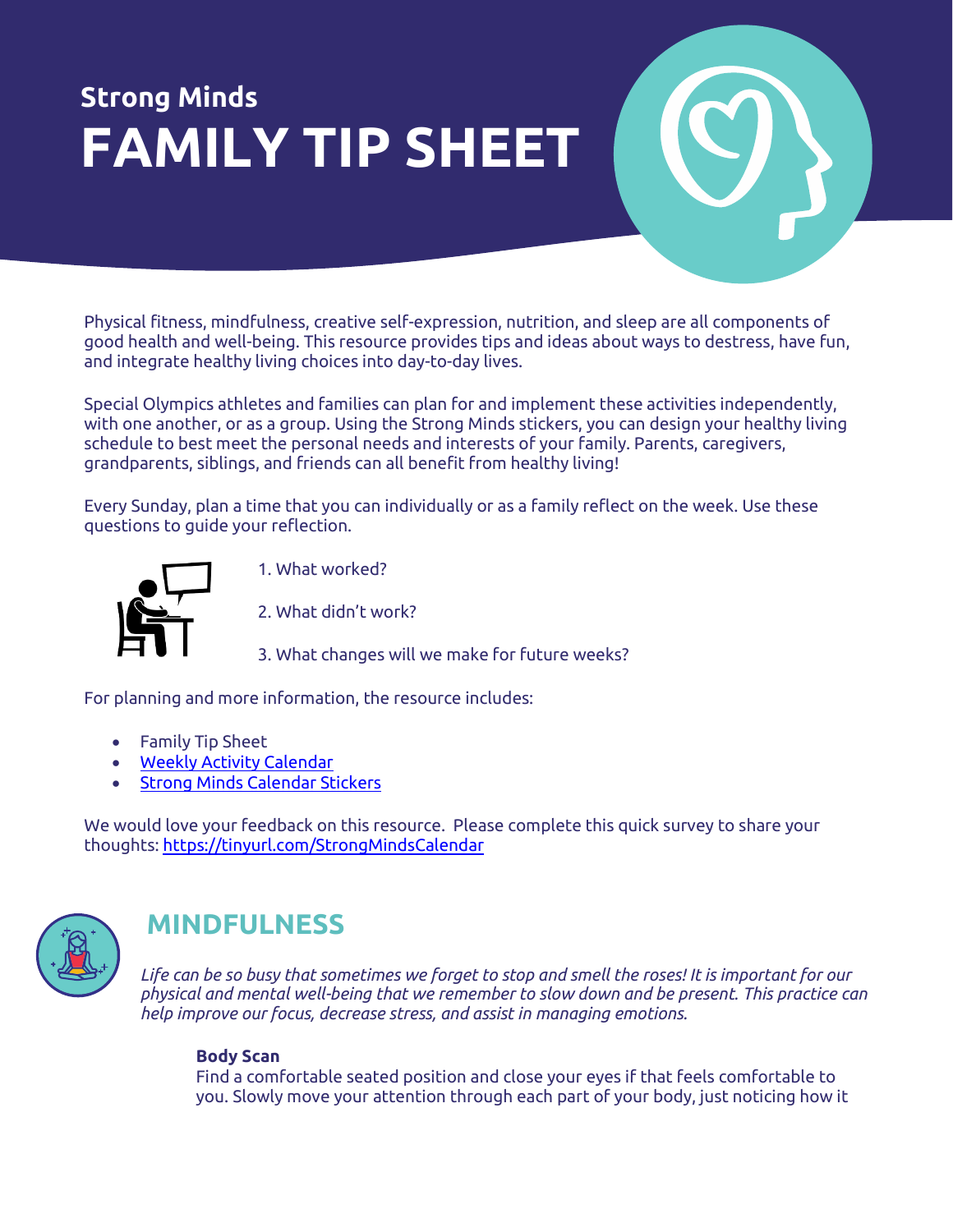feels. How does your seat feel on the chair? How do the clothes feel touching your skin? For a guided body scan, visit[: https://tinyurl.com/bodyscan2021](https://tinyurl.com/bodyscan2021)

#### **Exploration Walk**

Head outside for a walk, but instead of focusing inward, notice the outside world around you! Try to find as many bugs, birds, or other animals as you can. See if there are any beautiful flowers beginning to bloom. For added fun, bring a camera along and snap a shot of your favorite discovery!

#### **Gratitude Share**

Each member of the group takes a turn to share a few things they are feeling thankful for at that moment. Maybe you are thankful for something someone did for you. Maybe you are thankful for the sunshine, or for a pet. Whatever it is you are grateful for, big or small, it is important to recognize and reflect!



# **HEALTHY EATING**

*Our bodies are powered by the foods that we eat! Certain foods have more nutrients and are better for our bodies. By eating healthy foods, we can make sure that our brain has the power to help us focus and learn and that our muscles have the fuel to help us run and play sports.*

#### **Try a new healthy food**

While shopping for groceries, have a family member pick out one new healthy food that you have never tried before, such as a fruit or vegetable. Preparing a new food for the first time can be tricky. It might be helpful to use cookbooks or the internet to search for healthy recipes. You can repeat this challenge by having different family members pick a new food during each trip to the grocery store.

#### **Find the hidden sugar**

Go to your refrigerator or pantry and pick out three beverages or snacks that your family regularly eat or drinks. Have each member of the family guess which of the beverages or snacks has the least amount of sugar and which one has the most. Next, help each other read the nutrition labels to figure out which ones have the least and most amount of sugar. Discuss and plan healthy choices. Check out this resource for information on finding sugar on your food labels; <https://tinyurl.com/sugarnutritionlabel>

#### **Prepare a picnic**

Prepare a basket of healthy foods as a family and find an outdoor space to enjoy it! You can take the food to a nearby park or even just to your backyard.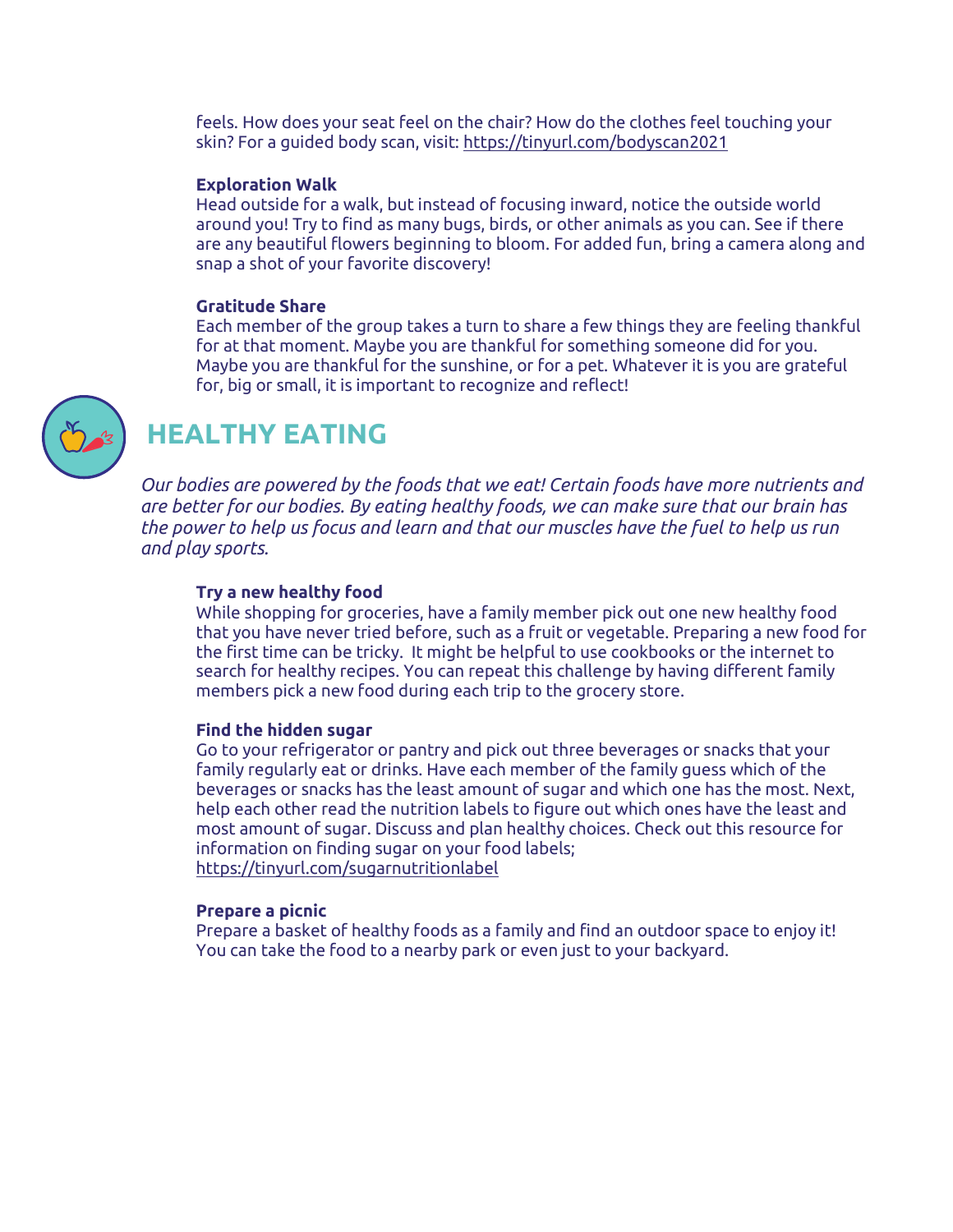## **SLEEP**

*It is time for a recharge! Just like our phones, we have to remember to charge ourselves up.*

### **Catch some Z'sss**

With your family, plan 8 hours of sleep time. Try to go to bed and wake up at the same time every day (even the weekends). Remember, the most important part of the sleep schedule is sticking with it. If you do not fall asleep in under 20 minutes, get up and do something that helps you relax.

### **Count it up**

Go through the alphabet (A-Z) in order and name your favorite animals, sports teams, stores, foods, etc. For example: apples, bananas, carrots, etc. Hopefully you are asleep before you get to Z. If not, pick another category and try again.

### **Hide-and-Sleep**

Getting ready for bed can be fun with this spin on hide-and-seek. Hide your child's favorite pajamas somewhere easy to find. When they find them, have them put them on right there. Then have them look for their toothpaste and toothbrush. When both are found, have them go straight to the bathroom to brush their teeth. Hide their favorite book or toy and when they find it have them get in bed with it. Anything else your child may need to go to sleep is fair game. Don't hide them too well though, the goal is to find them and get your child ready and in bed as quick as possible!



# **CREATIVE SELF-EXPRESSION**

*Art can be good for us; it allows us to share and connect with others. We do not need to have special art talents nor specific materials to produce great artwork. Exploring new materials and making something that is uniquely yours can be both fun and relaxing!*

**Family Portrait:** Think about the people you love and appreciate. What do you love about them? What is their favorite color or something they enjoy doing? Create a portrait with these ideas - of one person or the whole family! To do this activity together, people draw names from a cup and then draw or paint a portrait of the person they have chosen.

**Vision Board:** We all have dreams and goals for the future. Choosing words/images to showcase achievable goals can keep us accountable and excited for the future.

Using newspapers, magazines, ticket stubs, flyers, or photographs, cut out images and words that best represent your vision and glue them on paper. Include things you want to do, places you'd like to go, or healthy lifestyle choices you would like to incorporate. Keep it for your own use, or share it with friends, caregivers, or family members so they can support you in reaching your goals.